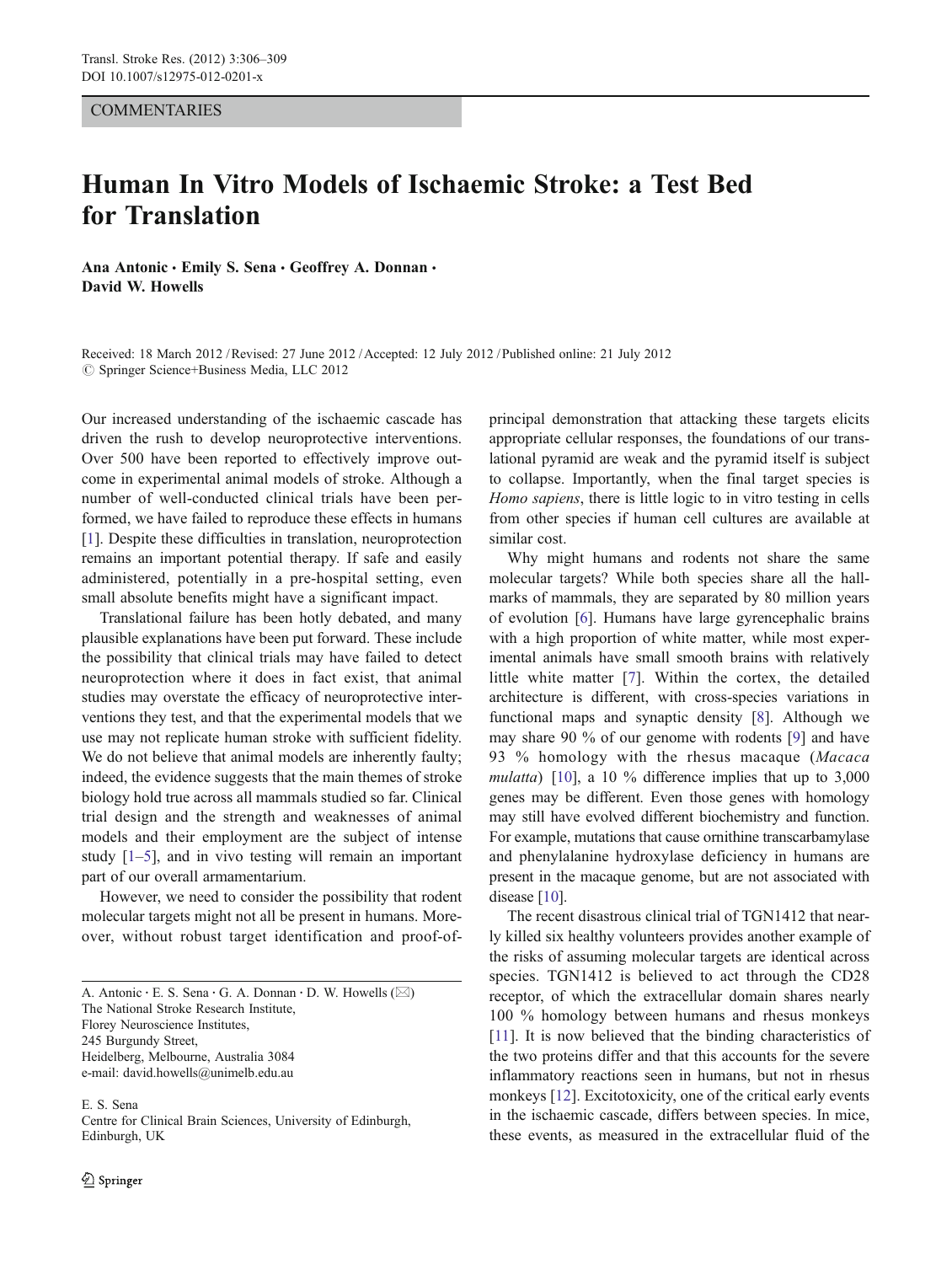ischaemic penumbra, may be over within 2h, while in human CSF, they may continue for 24h [\[13](#page-3-0)]. Human CSF turnover occurs approximately every 7h; thus, glutamate detected 24h post-stroke is likely to be indicative of ongoing excitotoxicity in humans. Astrocyte function and particularly the pattern of glutamate transporter expression [[14\]](#page-3-0) may account for these potentially important differences. Since the concept of excitotoxicity is central to our understanding of the events which follow stroke, this may be a critical difference between the species. Developing a fast and effective human cell culture model of stroke may provide further insight into the efficacy of candidate interventions in the human brain and may help explain why many neuroprotective agents have failed in the clinic. A human in vitro system to test prospective neuroprotective agents is now a realistic way of bridging the gap between animal studies and clinical trials.

In the past, this has not been possible because of the lack of appropriate tools. In 2007, we performed a systematic search of the literature in PubMed using the search terms [ischaemia or stroke] and identified 200,000 studies. Of these, only 25 were identified by a sub-search on [human and in vitro]. In 2011, while an additional 100,000 studies on stroke have been reported, only five additional studies were performed in human in vitro systems. Of the 30 studies identified, 28 used immortalised cell lines derived from human neuroblastomas. These cells are not ideal models to study ischaemic stroke because of their ability to survive under hypoxic conditions and possession of abnormal karyotypes, which leads to constant cell division (not a feature of normal neurons) [[15\]](#page-3-0). The remaining two studies took a more relevant but less practical approach of examining human slice preparations subject to oxygen–glucose deprivation. Both reported that human slices were more resistant to ischaemic insult than rat slices. Both examined excitotoxicity, one evaluated the activation of the NMDA receptor [\[16\]](#page-3-0) and the other monitored the release of <sup>3</sup>H-labelled D-aspartate efflux (a marker of newly taken up glutamate/aspartate, during and after superfusion with an ischaemic medium [\[17\]](#page-3-0)). Neither study examined neuronal cell death as an outcome measure.

The use of human in vitro models of ischaemic stroke is rare. The method used to evaluate neuroprotective agents requires reform, and assessing drugs in human tissue may improve this process. To this end, it is important to develop appropriate human in vitro systems that model human disease with sufficient fidelity to be useful in translation. These models can be used to screen for relative activity. If the appropriate human in vitro models were used to evaluate the effects of TGN1412, the adverse effects associated with this drug would have been predicted. Testing of appropriately activated human T cells elicited the TGN1412-mediated cytokine release that put people's lives at risk [[18\]](#page-3-0). Drug screening in characteristic myeloid, erythroid and megakaryocyte colonies derived from human embryonic stem cells [\[19](#page-3-0)] might have avoided this risk. With systemic and central inflammatory processes as a key facet of stroke biology and source of potential therapeutic targets, an ability to test for activity not only in neurons but also in a range of human tissues is important.

We propose that human embryonic stem cells (ESCs) could provide a source of unmodified, physiologically functional and mature human cells. Setting aside arguments on the ethics of their use, ESCs offer significant advantages over other human stem cell types with potential for use as screening tools. Adult human stem cell lines are currently less flexible in their use than ESC-derived lines. This lack of flexibility is a consequence of their partial pre-commitment to a particular differentiation pathway [\[20\]](#page-3-0). This makes expansion of numbers more difficult (a critical requirement for high-throughput screening) and requires greater complexity in the processes required for differentiation if multiple final cell types are required. Induced, pluripotent stem cells (iPSCs) have also yet to live up to their initial promise. Importantly, while iPSCs and ESCs have similar transcriptional profiles, the embryoid bodies derived from the two cell sources (and currently critical for differentiation) have very different transcriptional profiles [[21\]](#page-3-0). Thus, while they may ultimately be important tools for exploring the impact of an individual's genetic background on risk of stroke and may allow personalised medicine in less time-constrained diseases, they offer little advantage as an initial screening tool. Conversely, ES cells can be maintained in culture for a large number of passages and can easily be differentiated towards a range of different cell types [\[15](#page-3-0)]. This is important because high-throughput screening will be most effective when all of the cell types which might contribute to a disease are available. For stroke, this would include not only neurons, astroglia, oligodendroglia and microglia but also vascular endothelial cells, pericytes, vascular smooth muscle cells and circulating inflammatory cells. Such cultures lend themselves to the detailed and systematic evaluation of drug-induced gene expression and cellular biochemistry under a range of physiological and injurious conditions [\[22](#page-3-0), [23\]](#page-3-0) and permit the use of relatively straightforward antisense and transfection technologies to modify the experimental environment.

When the final target species is *Homo sapiens*, there is little logic to in vitro testing in cells from other species if human cell cultures are available at similar cost. Since in vitro testing is considerably cheaper than in vivo testing, it is also the logical place to conduct candidate screening experiments. For example, in our own laboratory, it costs approximately \$1,000 to induce stroke in one rat and maintain it for 24 h of examining outcome with simple behavioural and histology testing. Therefore, to examine just a dose-response relationship with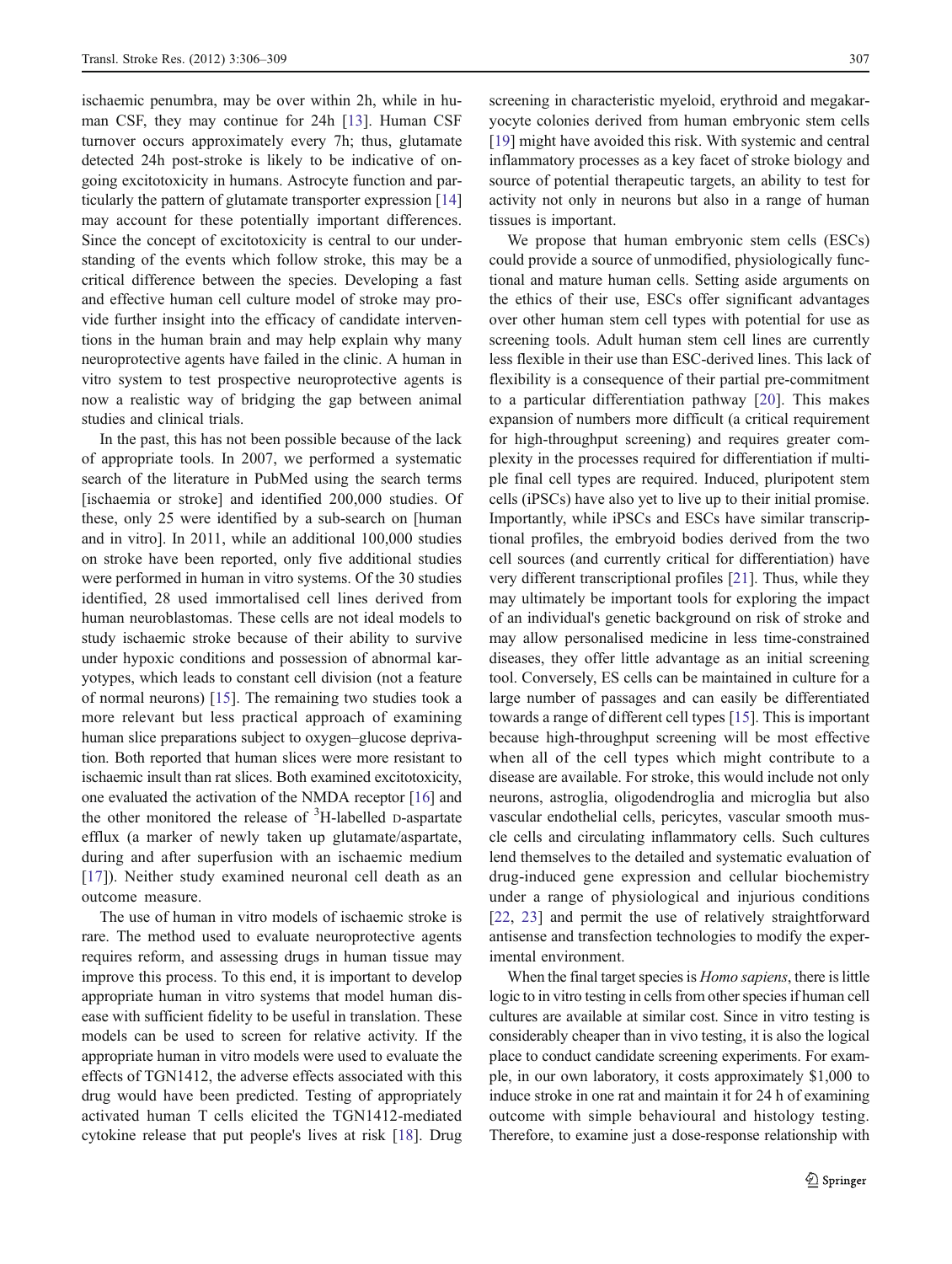<span id="page-2-0"></span>infarct volume as the outcome measure, it costs approximately \$90,000 for six drug concentrations with a cohort size of 15 powered to detect a 30 % effect at the 0.05 level. To perform an equivalent screening experiment in human ESC-derived neurons would cost approximately \$2,500 to examine cell death in assays of oxygen–glucose deprivation and oxidative stress. We would expect this cost to fall significantly as high-throughput methodologies are developed. Moreover, as only drugs shown to be effective in these human systems would then be taken further into preclinical animal experiments, animal usage would be reduced. This has both ethical and financial benefits [\[24](#page-3-0)].

Cells derived from ESCs also have the potential to be grown either as pure cultures, to study drug effects on individual cell types or as coculture models able to examine the impact of cellular interactions. For example, it is already possible to create a microfluidic model of the blood–brain barrier [[25\]](#page-3-0). This could be populated by human stem cellderived endothelial cells, astrocytes and neurons to permit study of the damaging effects of hyperglycaemia on blood– brain barrier integrity, drugs that modify endothelial tight junction function or the dynamics of reperfusion injury after stroke. Similarly, lithographic preparation of sophisticated three-dimensional scaffolds already allows the study of interactions between cultured human neurons and Schwann cells [\[26](#page-3-0)].

Recent advances in stem cell biology provide the means to generate functionally relevant differentiated human neuronal and glial cell lines. These preparations are practical because exactly the same cells can be produced time after time and the desired cells can be produced in sufficient numbers to permit high-throughput screening during the early stages of drug development. High-throughput microscopy and functional assessment now also offer highly reproducible tools to examine drug-induced alterations of phenotype in these testing systems. Importantly, as culture systems and tissue engineering evolve, we will be able to apply increasingly realistic models of stroke. While embryonic stem cells will offer the possibility of cross-laboratory consistency, inducible pluripotent stem cells from subjects with specific genetic backgrounds and genetic manipulation will eventually offer the stroke researcher many of the advantages of transgenic animals in probing stroke biology.

The cost of stroke to the community is large but so is the cost of drug development, and recurrent translational failure reduces the likelihood of future research and development investment. We do not propose that interventions which are effective in an in vitro screening system should normally be taken directly to clinical trial. Nor do we suggest that effective stroke drugs will only be found for targets that are unique to humans. Rather, we suggest that human tissues can now effectively contribute to our screening armamentarium to ensure that we do not waste effort on agents with little chance of success in humans.

Which molecules should be screened for activity? If, as the literature suggests, the quality of in vivo testing has been poor, it would seem sensible to re-screen the agents previously reported as having activity in animal in vivo and in vitro experiments [1]. Before progressing to the millions of new chemical entities in pharmaceutical company libraries, it would also seem logical to screen the approximately 22,000 drugs already approved by FDA for other indications.

We use model systems to reduce complexity to manageable levels and allow us to more rapidly indentify interesting science, in this case drugs to treat human disease. However, once good candidates have been identified, complexity must be reintroduced to make sure that unforeseen interactions within the body do not negate the desired therapeutic effect. To this end, we believe that in vitro human screening will be more cost-effective than taking every agent straight into whole animal experiments. The majority of those agents which show interesting biology in vitro should then progress through rigorous experiments in small laboratory animals where the key facets of stroke systems biology such as time frame of effects, penumbral salvage, influence of co-morbidities and influence of co-treatments can be probed to ensure that the candidate drugs' effects are consistent with our understanding of stroke biology. The experience with TGN1412 indicates that we cannot assume that non-human primate testing will provide adequate confirmation of activity/safety before progressing to a clinical trial. Moreover, we cannot escape the possibility that some drugs might only work in humans. Only testing in human tissues will identify such drugs, but the onward path to clinical trial will involve more risk than normal as whole animal data would be absent. One solution to this might be to require confirmation of biological targeting and effect with tools such as positron emission tomography which uses tracer quantities of the drug before looking for therapeutic effects. We believe that stem cell-derived human culture systems will make the road to the clinic less rocky.

Sources of Funding This work was supported by an NHMRC grant and State Government Funding.

Conflict of Interest None of the authors have a competing interest to declare.

## References

- 1. O'Collins VE, Macleod MR, Donnan GA, Horky LL, van der Worp BH, Howells DW. 1,026 Experimental treatments in acute stroke. Am Neurol Assoc. 2006;59:467–77.
- 2. Schulz KF, Altman DG, Moher D, for the CG. CONSORT 2010 Statement: updated guidelines for reporting parallel group randomised trials. PLoS Med. 2010;7(3):e1000251. doi[:10.1371/](http://dx.doi.org/10.1371/journal.pmed.1000251) [journal.pmed.1000251](http://dx.doi.org/10.1371/journal.pmed.1000251).